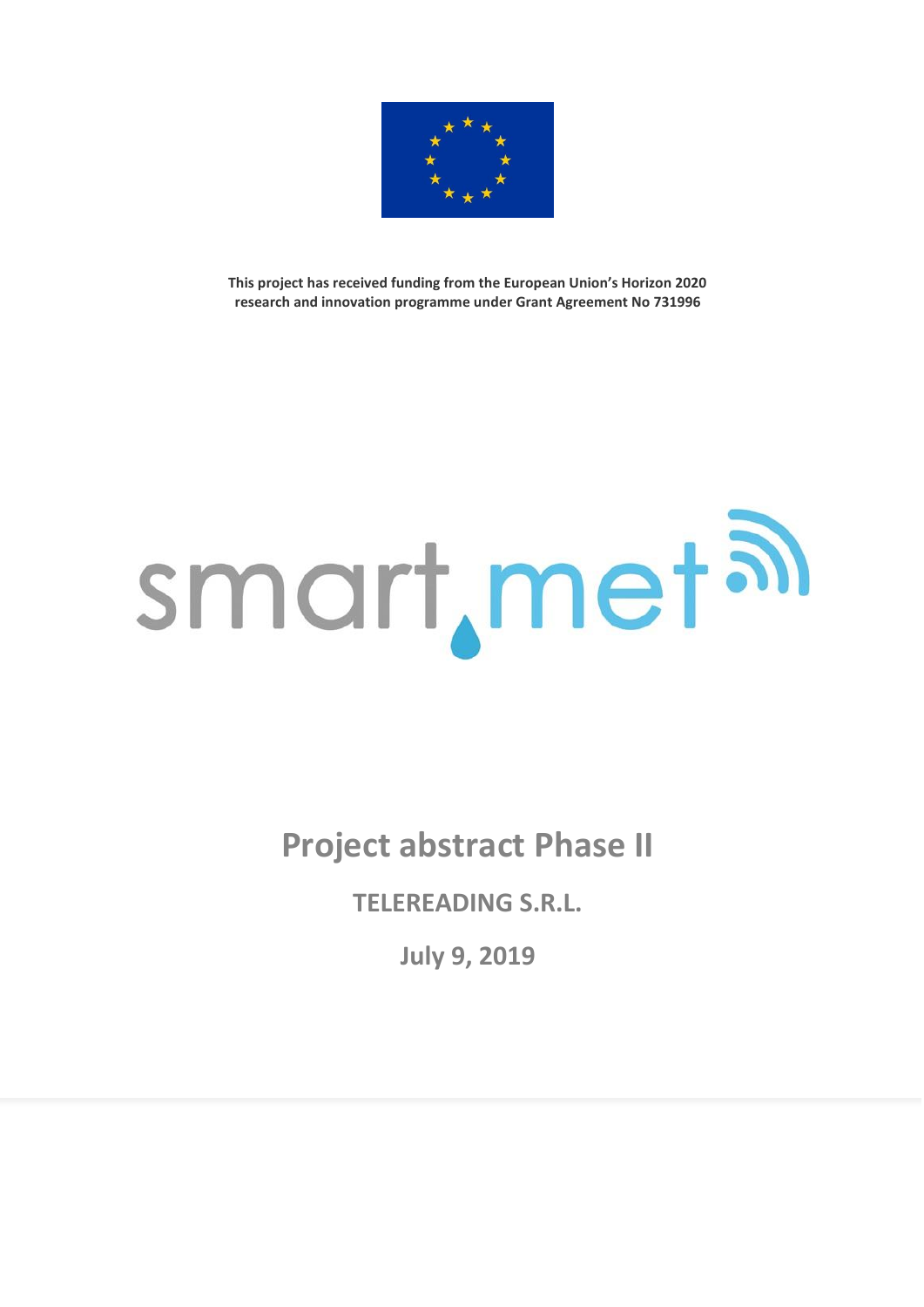

| <b>Contactor Details</b>                                                                                                                                                                              | Type/ size<br>of legal<br>entity | <b>Place of performance of</b><br>contract activities                                                                                                                                                               | Logo |
|-------------------------------------------------------------------------------------------------------------------------------------------------------------------------------------------------------|----------------------------------|---------------------------------------------------------------------------------------------------------------------------------------------------------------------------------------------------------------------|------|
| Main contractor<br>Telereading s.r.l.<br>Z.I. Blocco Palma II s.n.,<br>95121 Catania (Italy)<br>Contact person:<br>Giuseppe Mammana<br>$+39$ 095 4879900<br>$+393385963011$<br>mammana@telereading.it | <b>SME</b>                       | % of contract value allocated to<br>main contractor:<br>100 %<br>% of activities for the contract<br>performed by the main contractor<br>in EU Member States or countries<br>associated with Horizon 2020:<br>100 % |      |

## **Project abstract** *(+/- 1000 characters maximum)*

Phase II: Develop, demonstrate and validate prototypes in lab conditions. A working prototype solution to submit a test bench in laboratory for verification against Phase 1 specifications and expected costs

## Abstract:

The **S**mart System for **WA**ter **M**anagement and **O**ptimization (SW*AMO*) project aims at defining, developing and implementing an innovative approach to the management of integrated water services, to be attained through the synergy between a new generation of *Smart-Meters* and an *"Intelligent Management System"*.

The *Smart-Meter* will represent a new generation device, equipped with redundant and lowpower communication modules, sensor and actuators that will allow a real-time and minute monitoring of consumptions and water quality.

The *Intelligent Management System*, implemented in the Control Room Layer, will collect and elaborate the information coming from the *Smart-Meters*; the developed algorithms will allow not only to monitor the consumptions, but also to implement advanced automatic functions: analysis of the leakages, optimization of water supply to the actual needs, monitoring and management of the communication system, management of the installed devices.

During Phase II, the system will be designed, developed and teste to fulfil and improve all the aspects related to the management of water services:

- pre-installation phases;
- installation and set-up of the devices;